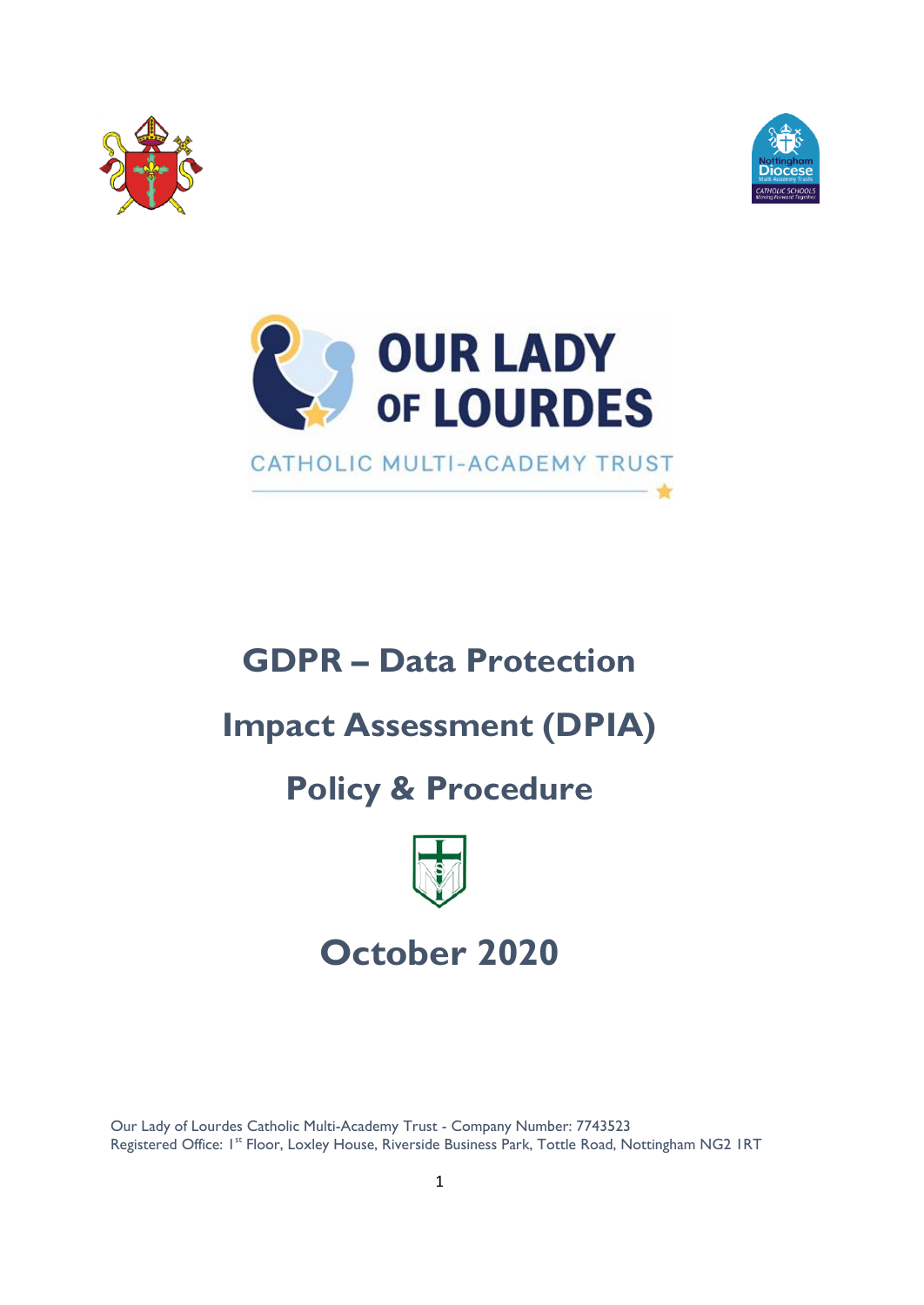## **What is a Privacy Impact Assessment?**

A Data Protection Impact Assessment ("DPIA") is a process that assists organisations in identifying and minimising the privacy risks of new projects or policies. Projects of all sizes could impact on personal data. The DPIA will help to ensure that potential problems are identified at an early stage, when addressing them will often be simpler and less costly.

Conducting a DPIA should benefit the [Trust/School] by producing better policies and systems, and improving the relationship with individuals.

## **Why should I carry out a DPIA?**

Carrying out an effective DPIA should benefit the people affected by a project and also the organisation carrying out the project. Whilst not a legal requirement, it is often the most effective way to demonstrate to the Information Commissioner's Officer how personal data processing complies with data protection legislation. A project which has been subject to a DPIA should be less privacy intrusive and therefore less likely to affect individuals in a negative way. A DPIA should improve transparency and make it easier for individuals to understand how and why their information is being used.

## **When should I carry out a DPIA?**

The core principles of DPIA can be applied to any project that involves the use of personal data, or to any other activity that could have an impact on the privacy of individuals.

Answering the screening questions in Section 1 of this document should help you identify the need for a DPIA at an early stage of your project, which can then be built into your project management or other business process.

| Date Issued    | October 2020            |
|----------------|-------------------------|
| Date of Review | October 2023            |
| Reviewer       | Karen Rich / OLoL Trust |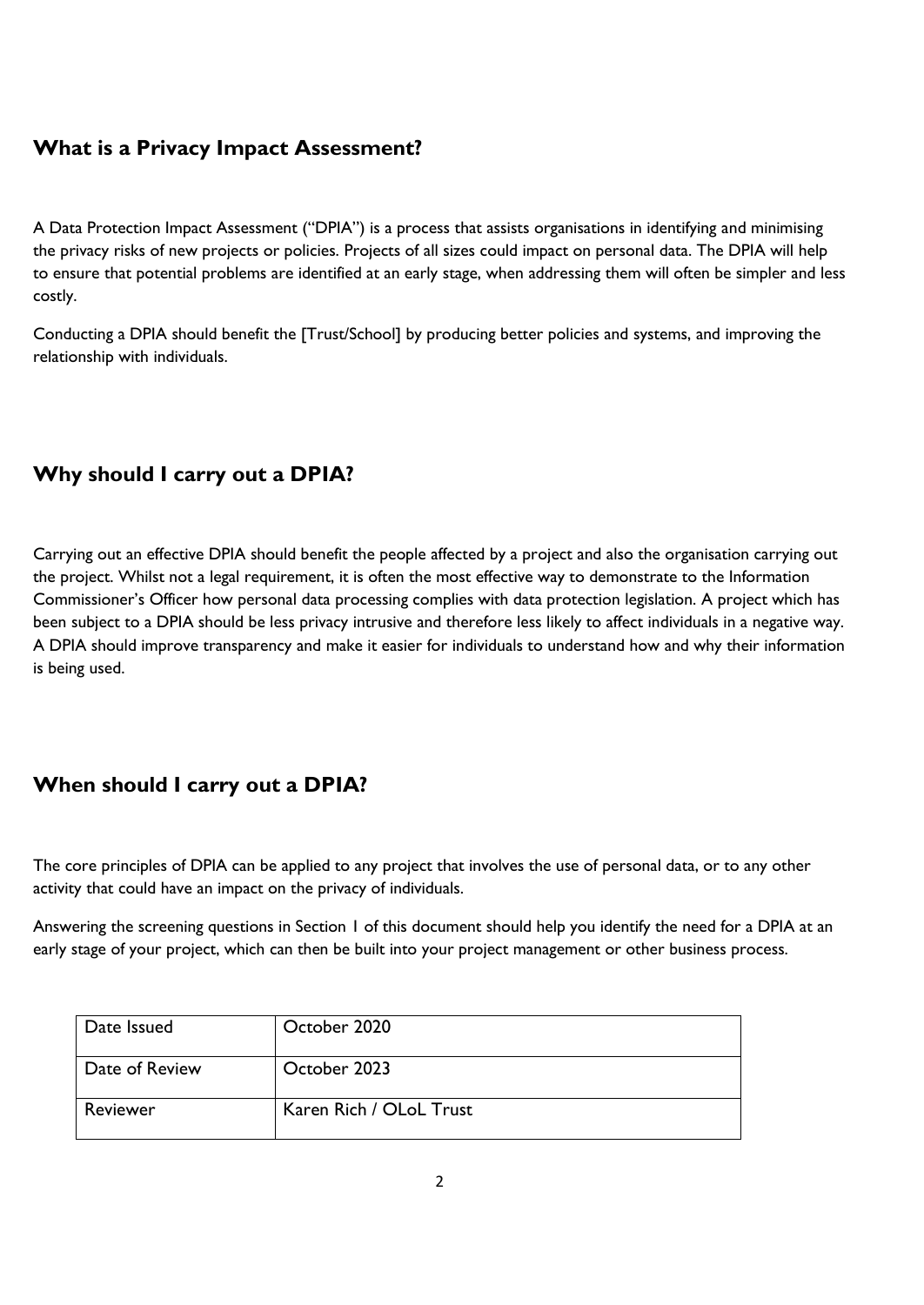| Author | Browne Jacobson template – edited by Karen Rich |
|--------|-------------------------------------------------|
|        |                                                 |

#### **Data Protection Impact Assessment (DPIA) for new Projects or Systems**

#### **General Details**

| <b>Project Title</b>   |  |
|------------------------|--|
| Project Lead           |  |
| <b>Contact Details</b> |  |
| <b>DPO</b>             |  |
| <b>Contact Details</b> |  |
| Date DPIA Completed    |  |

#### **General Project Description**

Explain what the project aims to achieve, what the benefits will be to the organisation, to individuals and to other parties:

Will the project/system involve the processing of personal data or special category (sensitive) personal data? YES / NO

If '**No**', please sign and forward the DPIA to the IT Security Manager, Head of Programme Office and Director of IT for their awareness and stored by the DPO for accountability purposes.

If '**Yes**', please complete the sections below: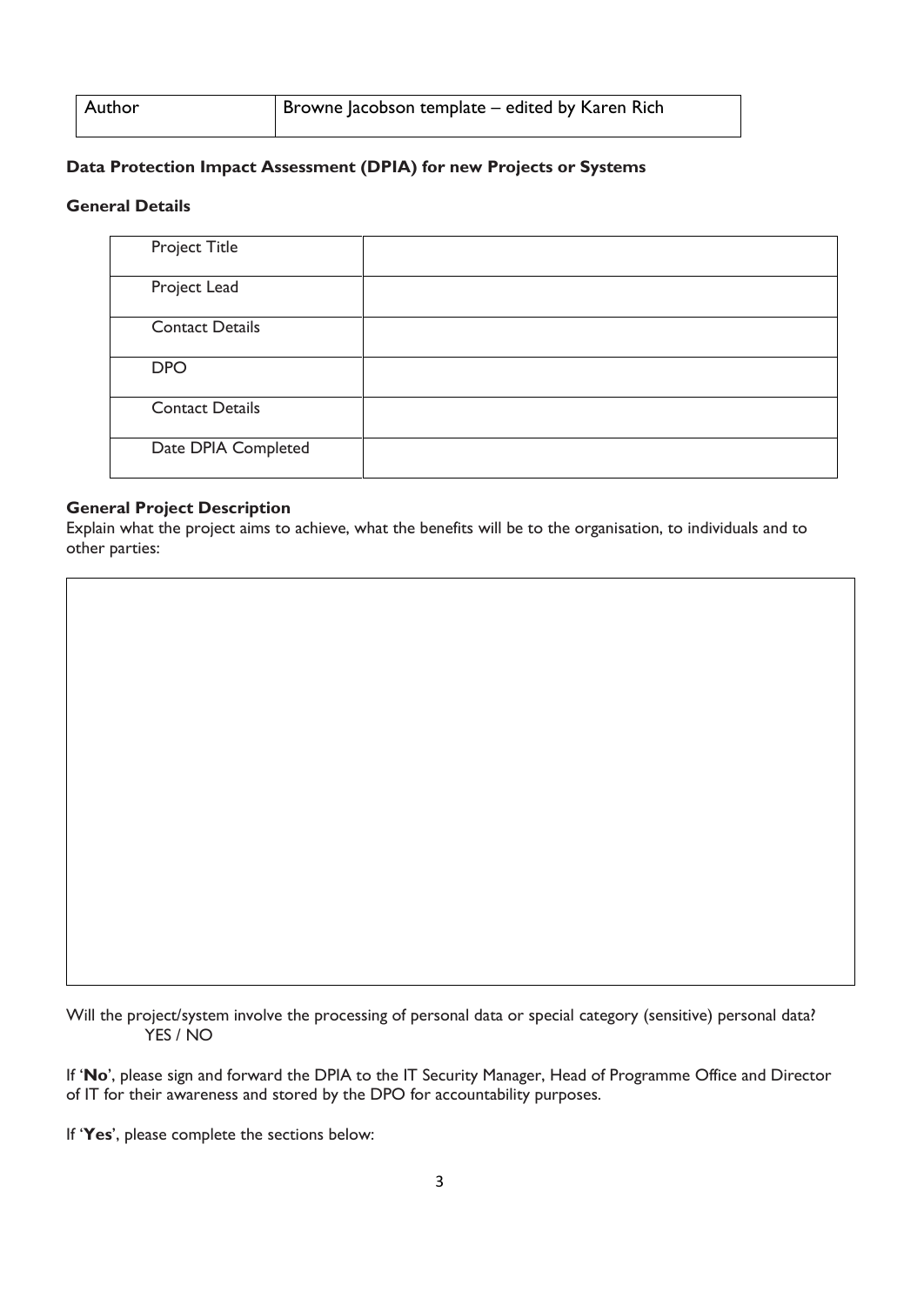#### **1. Systematic Description of the Envisaged Processing Operations**

- 1.1 Create a Data Flow Diagram and attach it as Annex 1 to this DPIA.
- 1.2 Identify the data subjects:
- 1.3 What personal data will be processed?

1.4 What special category (sensitive) data or criminal convictions data will be processed?

1.5 What are the purposes and lawful grounds for processing the personal data identified above?

| Personal Data | Purpose | Lawful basis |
|---------------|---------|--------------|
|               |         |              |
|               |         |              |
|               |         |              |
|               |         |              |
|               |         |              |

- 1.6 Describe the nature, scope and context of the processing, including a functional description of the processing operations:
- 1.7 Describe the assets on which the personal data relies (hardware, software, people, paper, networks, transmission channels)
- 1.8 Set out the periods for retention of the personal data: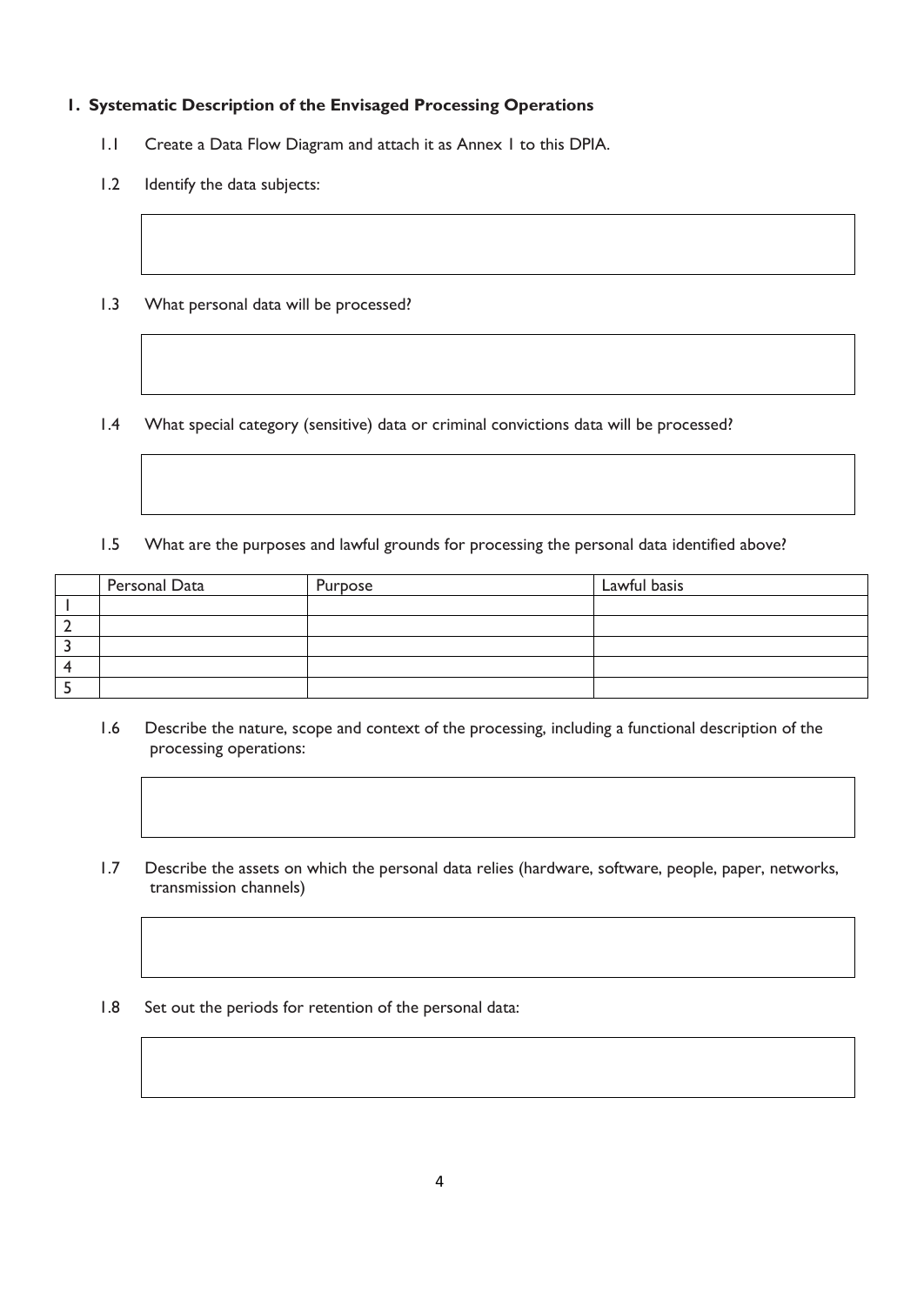- 1.9 Set out details of any data sharing with third parties, including sub-processors:
- 1.10 Set out details of any data sharing outside the EEA or with any international organisations:

#### **2. Necessity and Proportionality Assessment**

- 2.1 If legitimate interest is identified as the lawful basis, set out details below:
	- a) Identify the legitimate interest b) Explain why processing is necessary for the identified legitimate interest c) Balance the legitimate interest against the rights and freedoms of the data subjects
- 2.2 Identify any personal data processed in a manner which is not necessary for the identified purpose:

#### **3. Assessment of Risks to the Rights and Freedoms of the Data Subjects**

Consider and describe the risks to the rights and freedoms of the data subjects in the following areas:

- 3.1 Lawfulness of processing
- 3.2 Fairness and transparency of processing
- 3.3 Data minimisation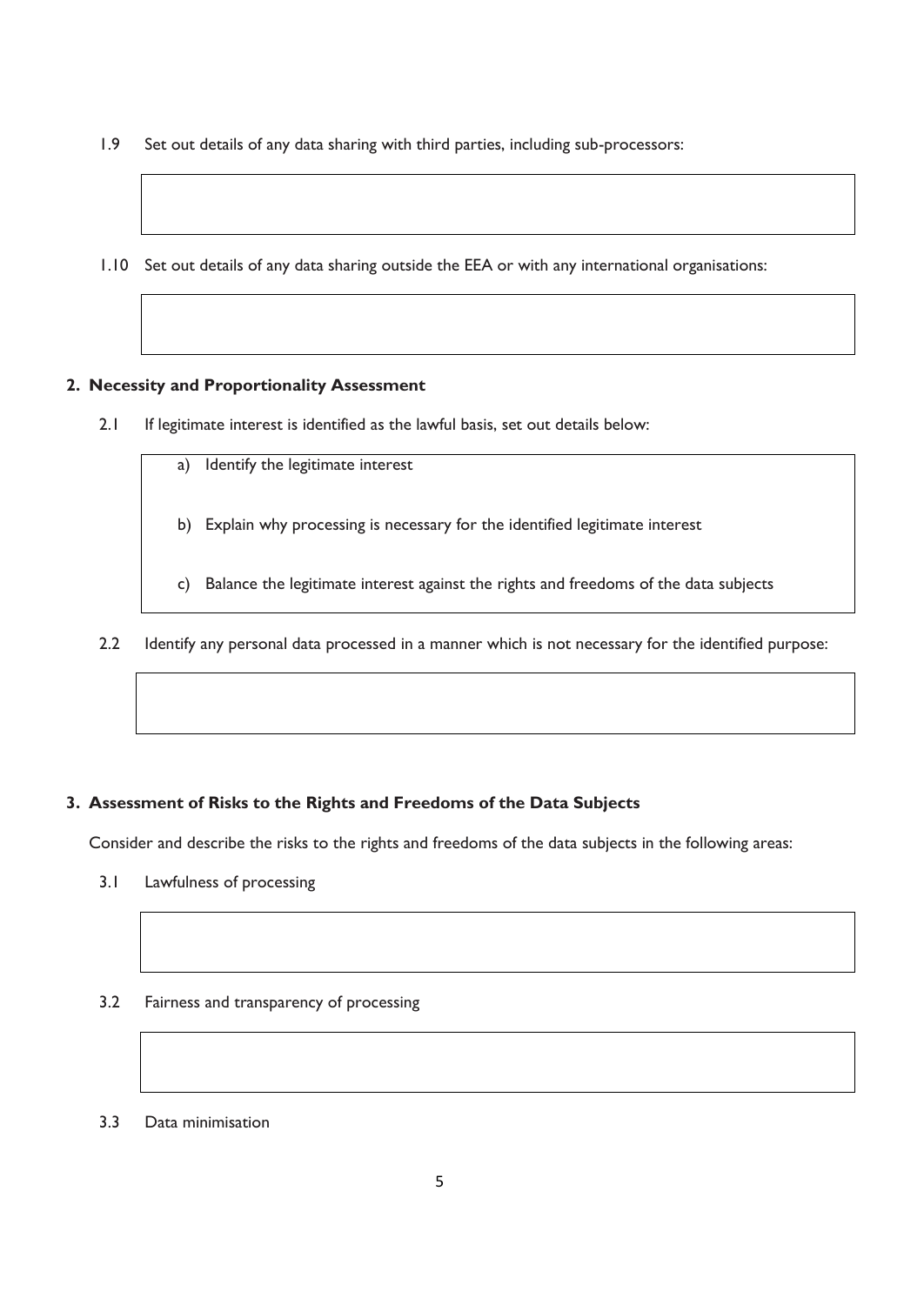- 3.4 Maintaining accurate and up to date data
- 3.5 Ability for data subjects to opt out or object to processing
- 3.6 Ability to respond to subject access requests
- 3.7 Rights of the data subjects
- 3.8 Transfers to third parties
- 3.9 Transfers outside the EEA or to international organisations
- 3.10 Retention and deletion

#### 3.11 Data security

3.12 Further risks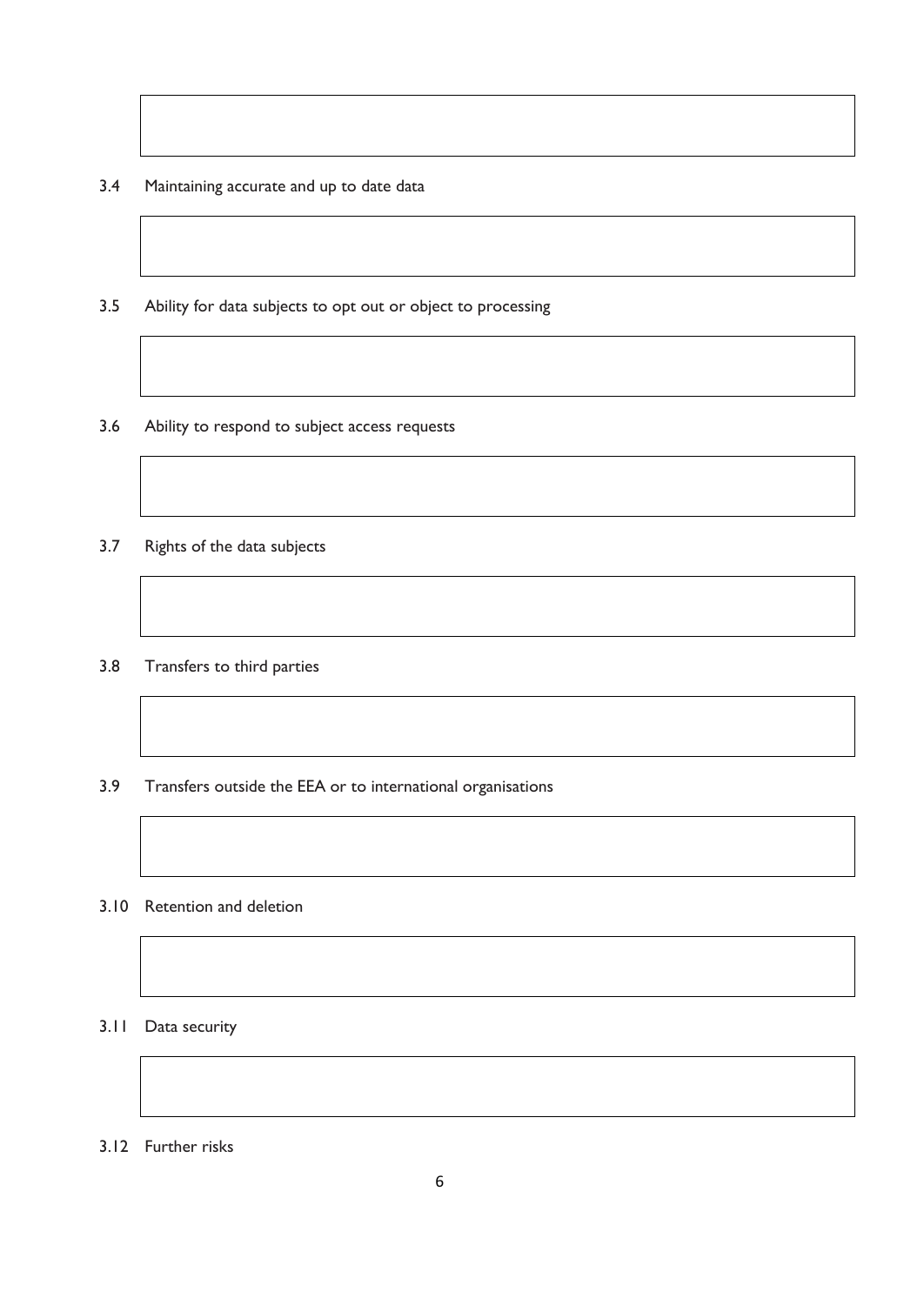#### **4. Measures Envisaged to Address the Risks**

4.1 Complete the following table using the risks identified above:

| <b>Risk</b> | Controls to be implemented | <b>Proposed Mitigation</b> |
|-------------|----------------------------|----------------------------|
|             |                            |                            |
|             |                            |                            |
|             |                            |                            |
|             |                            |                            |
|             |                            |                            |

#### **5. Compliance with Guidance/Codes of Conduct**

- 5.1 Identify any applicable guidance and/or codes of conduct issued by the Government, the ICO, the Commission or any relevant association or body:
- 5.2 Where applicable, set out details of compliance with any relevant guidance and/or code of conduct:

#### **6. Involvement of Data Subjects**

- 6.1 Where appropriate, seek the views of the data subjects or their representatives on the intended processing and set out the findings below:
- 6.2 If the views of the data subjects have not been sought, set out the rationale below, with reference to any commercial or public interests and the security of processing operations:
- **7. DPIA Review**